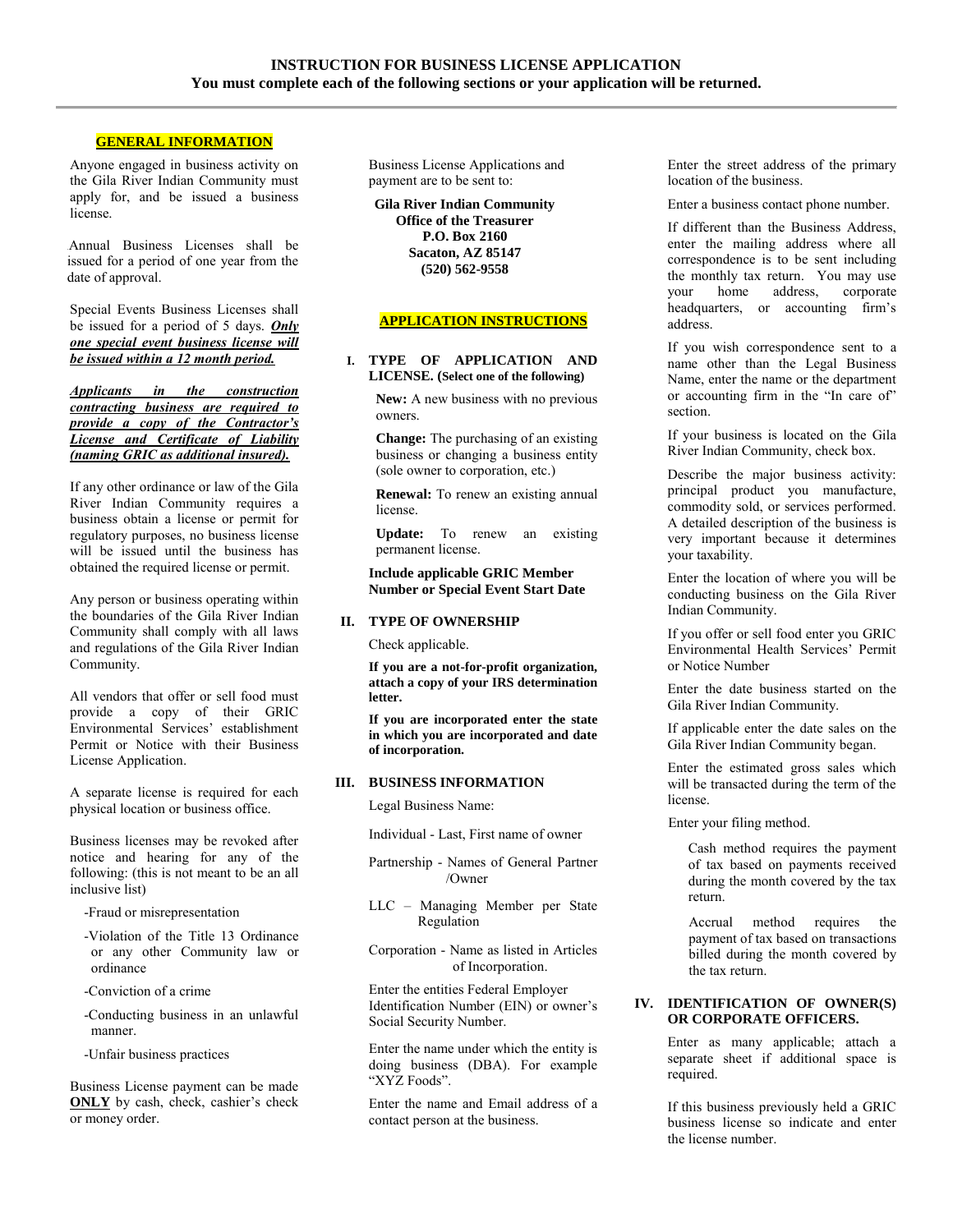#### **V. INDIVIDUALS AUTHORIZED TO RECEIVE BUSINESS LICENSE INFORMAITON.**

Complete as indicated.

#### **VI. LOCATION OF TAX RECORDS**

Complete as indicated.

#### **VII. BUSINESS PURCHASE INFO**

Complete this section if you acquired an existing business. Please note, all or part of a business may be acquired or succeeded to "in any manner" which includes, but is not limited to, acquisition by purchase, lease, repossession, bankruptcy proceedings, default or through the transfer to a third party.

#### **VIII. GENERAL INFORMATION**

Please provider bank, credit or trade references. If none, individuals may enter persona references.

#### **IX. CONSENT TO LIABILITY**

You will receive a copy of Title 13 with your license. You acknowledge that you are responsible for reading Title 13 and consent to liability for and payment of all applicable taxes.

#### **X. SIGNATURES**

The application must be signed only by individual(s) legally responsible for the business, not agents or representatives.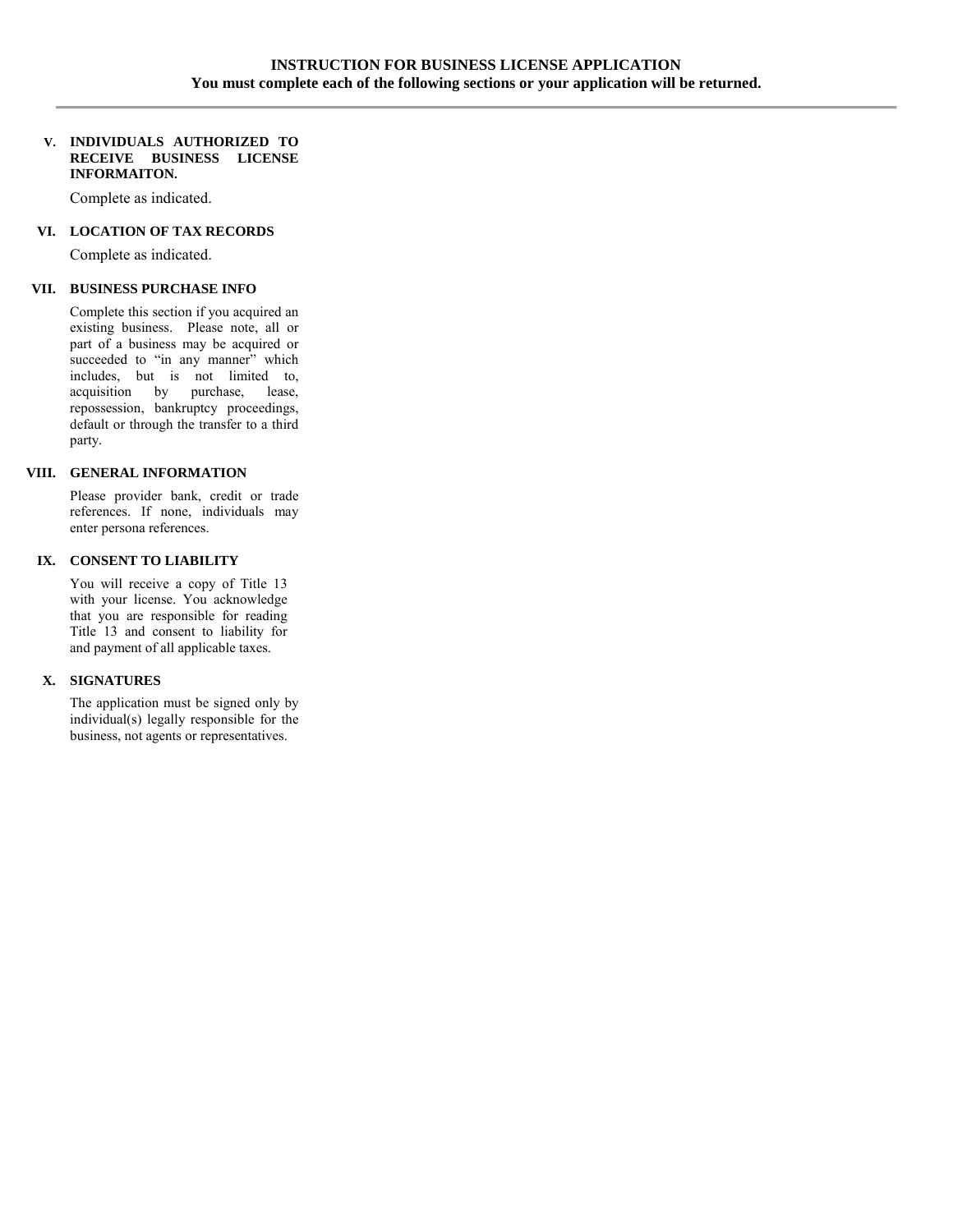

 $\overline{a}$ 

 $\overline{a}$ 

 $\overline{a}$ 

 $\overline{a}$ 

 $\overline{a}$ 

## **GILA RIVER INDIAN COMMUNITY BUSINESS LICENSE APPLICATION**



*Please Print*  **I. Type of Application and License**  New Annual License - Non-Member (\$150.00 fee) Change Annual License – GRIC Enrolled Member (\$5.00 fee) GRIC Enrollment Number: Renewal, print license# Special Event (\$30.00 fee) Dates of event: **II. Type of Ownership**  Individual Association Partnership<br>
I incited I is kility Partnership<br>
I incited I is kility Partnership<br>
CAttach IRS Letter of Determination Limited Liability Partnership Limited Liability Company Corporation C Corp Sub S State of Registration \_\_\_\_\_\_ Date\_\_\_\_\_\_\_\_\_\_ State of Incorporation \_\_\_\_\_\_ Date\_\_\_ **III. Business Information**  Legal Business Name Employer ID Number (EIN) or SSN (for Ind) Business or DBA Name Contact Name Email Address<br>Business Address<br>Business Phone Business Phone Number Mailing Address (If different than Business Address) In Care of or Attn:  $\mathcal{L}_\mathcal{L} = \{ \mathcal{L}_\mathcal{L} = \{ \mathcal{L}_\mathcal{L} = \{ \mathcal{L}_\mathcal{L} = \{ \mathcal{L}_\mathcal{L} = \{ \mathcal{L}_\mathcal{L} = \{ \mathcal{L}_\mathcal{L} = \{ \mathcal{L}_\mathcal{L} = \{ \mathcal{L}_\mathcal{L} = \{ \mathcal{L}_\mathcal{L} = \{ \mathcal{L}_\mathcal{L} = \{ \mathcal{L}_\mathcal{L} = \{ \mathcal{L}_\mathcal{L} = \{ \mathcal{L}_\mathcal{L} = \{ \mathcal{L}_\mathcal{$ State  $\qquad \qquad$  Zip Code Business Phone Number Is Your Business Located on the Gila River Indian Community Reservation? Yes No Detailed description of your business activity Location of business activity on the Gila River Indian Community (GRIC) Date business started on GRIC Date sales began on GRIC Estimated Gross Sales **Filing Method Are you a Not for Profit Organization?** Yes No Cash Accrual (if yes, please attach your IRS letter of determination) **IV. Identification of Owner (and spouse if married) Partners, Corporate Officers, Members and/or Managing Members or Officials** (if more space in needed, attach a separate sheet) Name (Last, First M.I.) Soc. Sec. No. Title % Owned Residence Address Phone Number

Did you have a previous Gila River Indian Community Business License? Yes No If yes, list